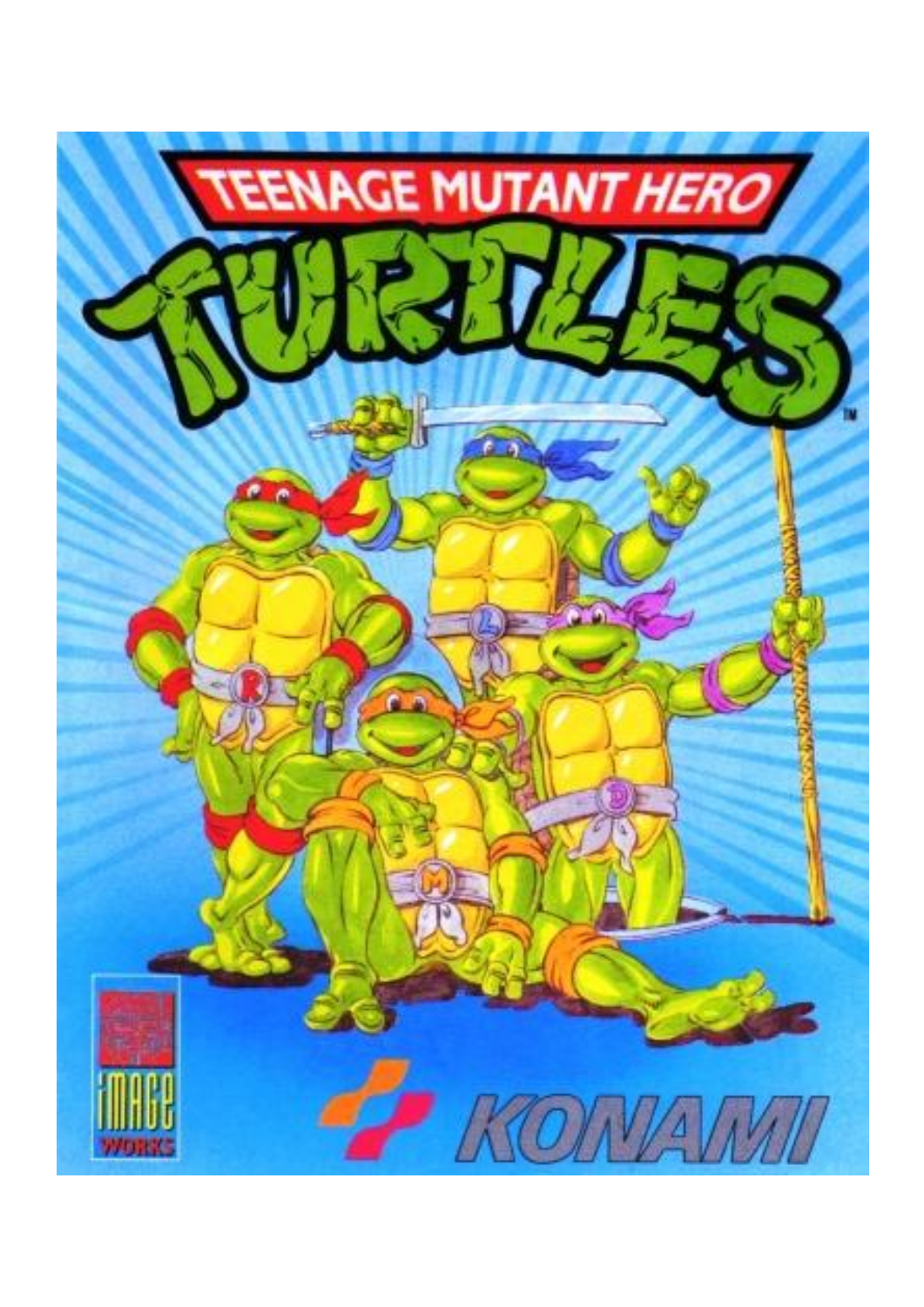

# **TABLE OF CONTENTS**

| <b>INTRODUCTION / HOW TO PLAY</b> |    |
|-----------------------------------|----|
| <b>LOADING INSTRUCTIONS</b>       | 3  |
| <b>PASSWORD INSTRUCTIONS</b>      | Δ  |
| <b>HOW TO BEGIN / RESTART AND</b> |    |
| <b>END YOUR MISSION</b>           | 5  |
| <b>GAME CONTROLS</b>              | 6  |
| <b>INFORMATION SCREEN</b>         | 8  |
| <b>SCREENS</b>                    | 8  |
| <b>PIZZA AND GOODIES</b>          |    |
| THE TURTLES HEROES                | 10 |
|                                   |    |



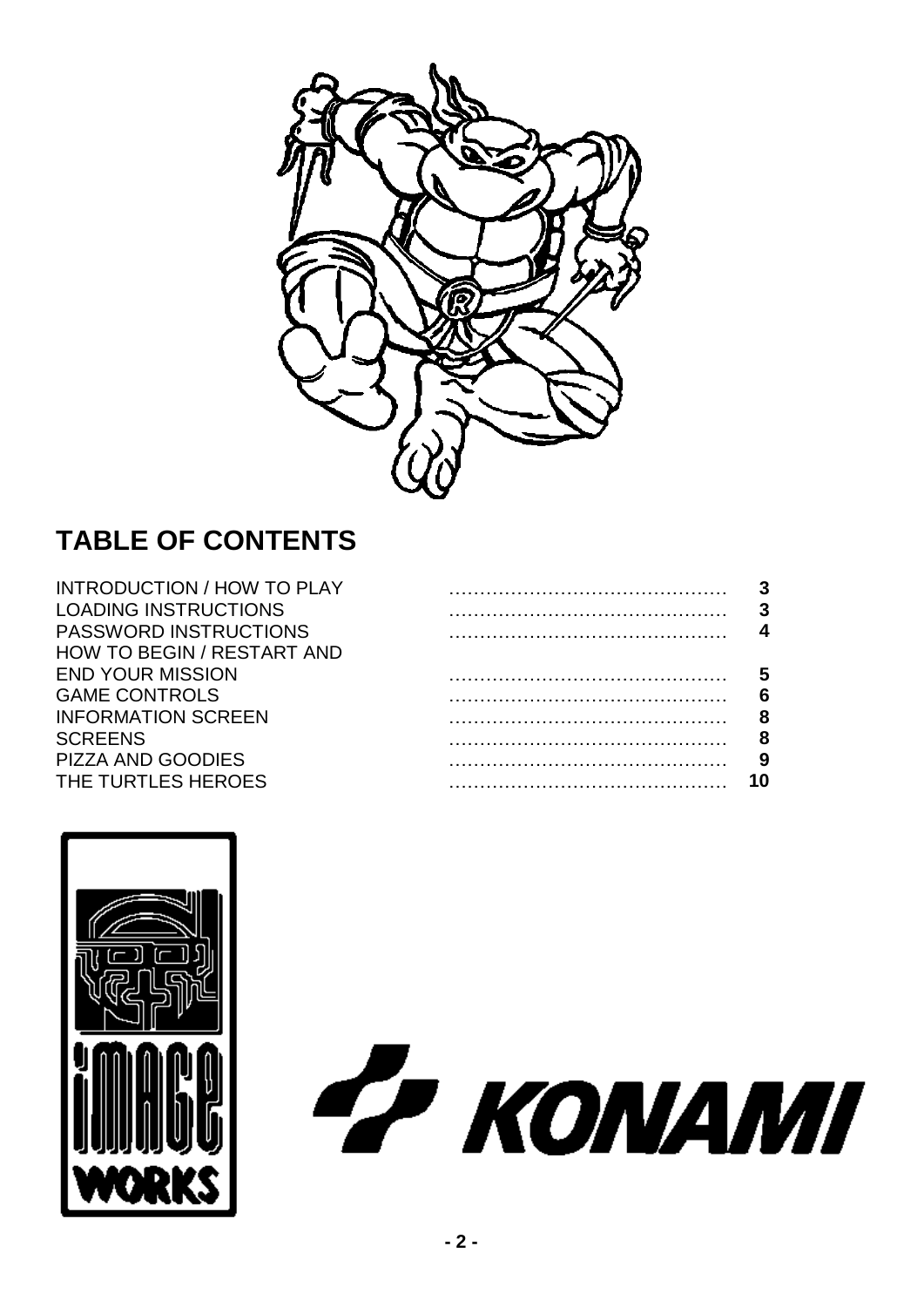#### **PREPARE TO SHELL OUT SOME PUNISHMENT**

Only hours ago, April O'Neil was kidnapped from her mobile news van by the vile, ruthless terrorist bully SHREDDER! He's a Slice-O-Matic crum, a villain more vicious than an army of mind-altered Bruce Lees.

The fearless foursome must concoct a way to rescue April before Shredder brainwashes her into joining his Ninjitsu Foot Clan. They'll combine this treacherous task with the mission they've been on since their mutated beginnings – to thrash Shredder and capture his Life Transformer Gun, the lone piece of technology that can turn their rat friend, Splinter, back into the man he used to be.

#### **HOW TO PLAY**

Your initial goal is to rescue the fair maiden, April, but your ultimate objective is to battle through the streets and sewers of New York until you score a victory at the TECHNODROME, home of the evil Shredder and his Life Transformer Gun.

Once a turtle is captured, he is out of action until you find and rescue him. (Prisoners could be anywhere. To release them, simply touch their hand.)

At the end of each level (except Level 2) you'll unfortunately find a Karate Boss who is anxiously waiting to turn you into turtle soup.

A FINAL SLICE OF ADVICE: Keep an eye out for weapons, ropes and life- sustaining pizza pies as you go.

## **LOADING INSTRUCTIONS IBM PC / TANDY 1000 / 100% COMPATIBLES**

Loading: Plug your joystick, if you have one, into your computer. Turn on your computer and monitor. Boot DOS 2.0 or greater. Insert the disk into any disk drive, label side up. Log onto the drive, type PLAY, and press RETURN.

Selecting Your Graphics Mode: To select either Hercules, CGA, EGA or Tandy 16 Colours, use the arrow keys, then press the RETURN Key.

IBM Keyboard Control: If you are using the keyboard instead of a joystick, select the keyboard option and then use the keys for game control.

#### **ATTENTION: IBM HARD DISC USERS!**

If you own a hard disk drive, you may copy the game disk to your hard drive. To copy the game, insert game disk #1 into your drive and log onto the computer. Type INSTALL C: and press RETURN. NOTE: C: is where hard disks are normally located. If your hard disk is assigned a different letter, replace C: with the letter of your hard disk followed by a colon.

You will then be prompted to insert other disks when necessary. The INSTALL program will automatically create a sub-directory on your hard disk called TMNT. When this function is completed, the computer will prompt you.

(Sometimes this is a long process, so please be patient.) To play the game, log C: then type CD TMNT. Finally, type PLAY into the sub-directory and start the game using the proper loading instructions.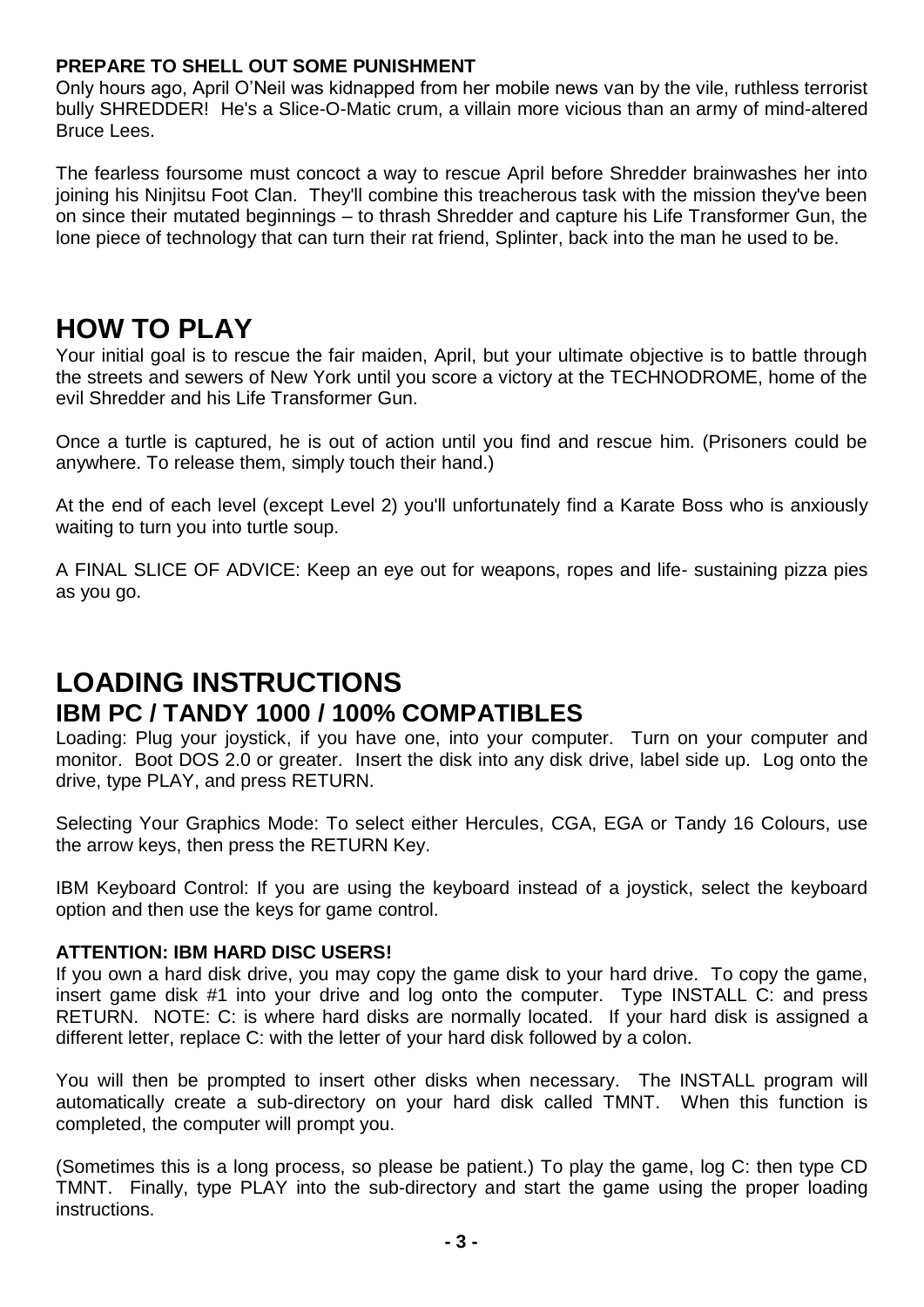## **ATARI ST**

Insert the disk into the internal drive and power up the machine. The game will now load and run. Owners of single sided disk drives should return the disk to us for up-grading: send to Image Works, Irwin House, 118 Southwark Street, London SE1 0SW.

### **AMIGA**

Power up the machine, and when the Workbench prompt appears, insert the disk into the internal drive and the game will load and run.

#### **SPECTRUM CASSETTE**

Insert the cassette into the player and type LOAD "". The game will load and run.

#### **SPECTRUM +3 DISK**

Insert the disk into the drive and select LOADER from the on-screen menu. The game will load and run.

#### **COMMODORE 64 CASSETTE**

Insert the cassette into the player. Hold down SHIFT and press RUN/STOP. Press play, and the game will load and run.

#### **COMMODORE 64 DISK**

Insert the disk into the drive and type LOAD "\*",8,1. The game will load and run.

#### **COMMODORE 128**

Type GO64 then press RETURN. Type Y when prompted, followed by RETURN, then follow the appropriate Commodore 64 instructions.

#### **AMSTRAD CPC CASSETTE**

Insert the cassette into the player. Hold down CONTROL and press ENTER on the numeric keypad. The game will now load and run.

#### **AMSTRAD CPC DISK**

Insert the disk into the drive and type RUN " DISK. The game will load and run.

#### CASSETTE VERSIONS PLEASE NOTE:

Due to this program being of several different parts it will be necessary for you to stop and start the cassette as instructed on screen by your computer.

## **PSSSST! HERE ARE THE PASSWORD INSTRUCTIONS**

After the game has loaded, you will be asked to enter a password to start playing. Look up the four digit number in the password book (located in the centre of the manual) by looking at the correct row number and column letter.

Enter the password number and press RETURN to start your adventure. A game screen will appear requesting you to select one of the following: START A NEW GAME CONTINUE A SAVED GAME. (N/A on Spectrum and Amstrad)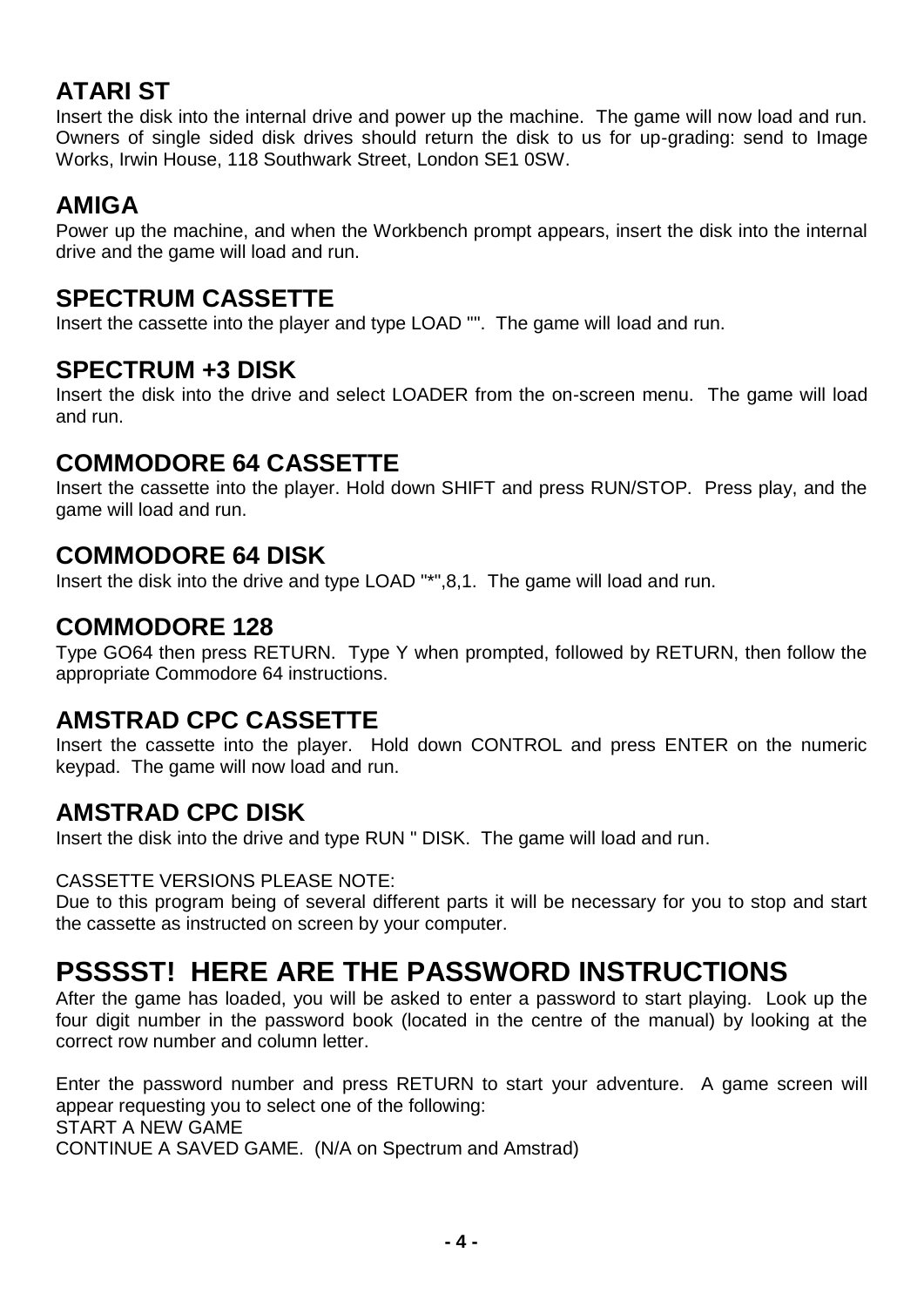# **HOW TO BEGIN**

Once you've entered the password and chosen CONTINUE or NEW GAME, press the joystick Fire Button to begin the turtle's trek through Chop-Chop land.

### **HOW TO SAVE YOUR ADVENTURE FOR ANOTHER DAY**

At any time during the game, you can use the SAVE GAME FEATURE\* by simultaneously pressing the CONTROL and the S key. The screen will briefly flash "SAVING GAME" to confirm your command.

You can use the SAVE GAME FEATURE at any time and as often as you wish, but only one game status is saved. Each time you save a game, the current game status replaces the last saved game. \* (There is no save game feature for the Spectrum and Amstrad CPC versions.)

#### **STARTING A SAVED GAME**

If you select CONTINUE A SAVED GAME you will resume playing the game from the point where you last used the game save option. If you select START A NEW GAME you will play the game from the beginning of the adventure.

#### **ENDING YOUR MISSION**

When you are ready to sleaze-out of the sewer, quit (see controls) and you will then be asked whether you wish to START OVER or END. If you select START OVER you will restart the game at the beginning of the first level.

If you select END you will have a last chance to save your game status before quitting.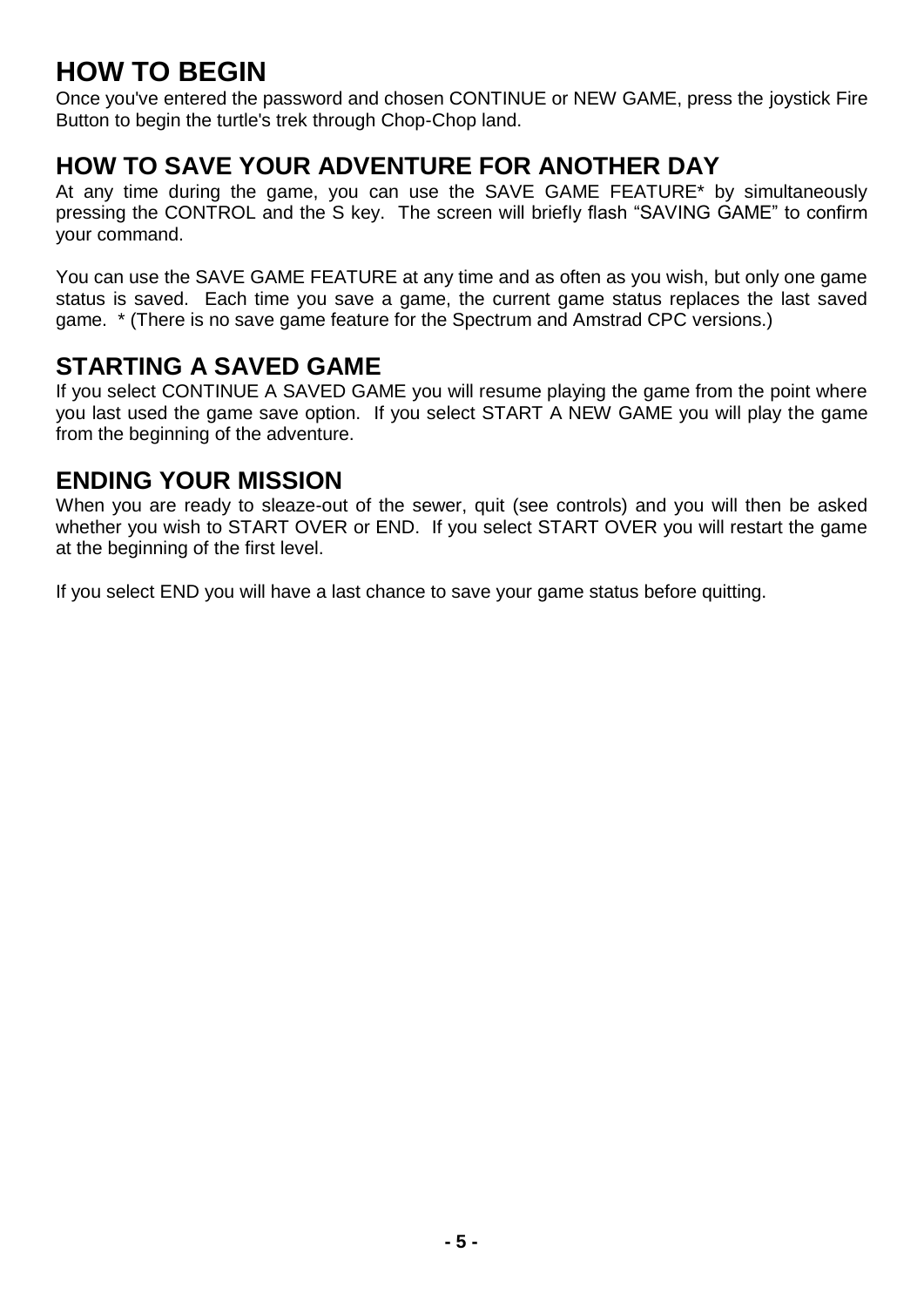# **TEENAGE MUTANT HERO TURTLES PASSWORD BOOK**

|    | A    | в    | $\mathbf c$ | D    | E    | F    | G    | H    |      | J    | Κ    | L    | M    | N    | O    | P    |
|----|------|------|-------------|------|------|------|------|------|------|------|------|------|------|------|------|------|
| 01 | 0170 | 1109 | 9770        | 0533 | 0138 | 1221 | 0610 | 0049 | 0152 | 0076 | 9254 | 0531 | 9225 | 8836 | 9282 | 8855 |
| 02 | 8272 | 1192 | 8788        | 1066 | 0661 | 8266 | 0165 | 0082 | 1065 | 0532 | 0010 | 9349 | 9794 | 0545 | 1168 | 1736 |
| 03 | 9828 | 0690 | 0217        | 8428 | 0118 | 9275 | 8733 | 9230 | 8839 | 1091 | 8865 | 1104 | 9895 | 8788 | 0170 | 1237 |
| 04 | 6810 | 0053 | 0154        | 1101 | 0550 | 0019 | 0137 | 9284 | 9782 | 9745 | 8840 | 1220 | 8930 | 1137 | 9912 | 1628 |
| 05 | 9902 | 1751 | 9963        | 8949 | 0250 | 8445 | 1150 | 0575 | 1055 | 9871 | 0583 | 0163 | 1233 | 0616 | 9268 | 9882 |
| 06 | 0589 | 8358 | 1235        | 0617 | 8244 | 9370 | 9805 | 8742 | 1171 | 1797 | 8804 | 9394 | 9945 | 8812 | 1206 | 8923 |
| 07 | 8301 | 9398 | 8795        | 1069 | 8854 | 8267 | 0165 | 8274 | 8233 | 0020 | 1034 | 8709 | 9218 | 0641 | 1088 | 1596 |
| 08 | 9808 | 0680 | 0212        | 1258 | 0629 | 9274 | 0659 | 0078 | 1191 | 0595 | 9257 | 0660 | 9290 | 8869 | 9298 | 1705 |
| 09 | 1620 | 1706 | 9941        | 9962 | 0757 | 1274 | 1789 | 0638 | 0191 | 0223 | 9327 | 0567 | 0027 | 1165 | 0582 | 9251 |
| 10 | 0657 | 9288 | 8868        | 9298 | 1705 | 8788 | 1194 | 9941 | 8810 | 0181 | 1242 | 1645 | 0566 | 0155 | 0205 | 9318 |
| 11 | 9779 | 0537 | 8332        | 8390 | 9315 | 8753 | 8216 | 8332 | 8262 | 1059 | 8721 | 8200 | 9348 | 8770 | 1057 | 8848 |
| 12 | 1096 | 9892 | 1618        | 0681 | 8404 | 0234 | 9333 | 8762 | 0029 | 1166 | 1607 | 0547 | 9361 | 0712 | 9316 | 8882 |
| 13 | 0089 | 8364 | 1110        | 9771 | 8725 | 9354 | 8901 | 1122 | 1713 | 1624 | 0684 | 9430 | 0747 | 9333 | 8890 | 9309 |
| 14 | 1710 | 1623 | 1707        | 9941 | 0746 | 9461 | 1786 | 0637 | 1214 | 0735 | 0111 | 9399 | 0603 | 0045 | 1174 | 9803 |
| 15 | 0549 | 9362 | 8905        | 0100 | 1202 | 8793 | 9260 | 0662 | 8267 | 8357 | 9298 | 8745 | 1044 | 1674 | 8773 | 9378 |
| 16 | 0721 | 1128 | 1716        | 9818 | 0685 | 9430 | 1771 | 0629 | 8378 | 9437 | 0622 | 1079 | 1691 | 9805 | 0678 | 9427 |
| 17 | 1769 | 9844 | 8890        | 9437 | 8942 | 1143 | 1723 | 8797 | 0174 | 9431 | 1643 | 9781 | 1690 | 9933 | 1766 | 0755 |
| 18 | 1273 | 9980 | 9854        | 9919 | 8927 | 8431 | 1271 | 1659 | 1597 | 0670 | 9423 | 0743 | 9331 | 1721 | 0604 | 8366 |
| 19 | 9431 | 9835 | 8757        | 1178 | 8909 | 1126 | 0691 | 1113 | 9900 | 9814 | 9899 | 8917 | 8426 | 8437 | 1146 | 1597 |
| 20 | 1566 | 0655 | 0199        | 9443 | 0625 | 0056 | 8348 | 9294 | 0551 | 8211 | 8329 | 0068 | 8226 | 8209 | 9224 | 1540 |
| 21 | 8706 | 1153 | 9920        | 1632 | 9904 | 1752 | 0748 | 1270 | 0763 | 9341 | 9918 | 9823 | 1711 | 8919 | 1259 | 0757 |
| 22 | 1146 | 9917 | 0606        | 0175 | 1239 | 9835 | 0565 | 0154 | 8397 | 0102 | 0051 | 1049 | 9740 | 9734 | 9859 | 8897 |
| 23 | 8416 | 8432 | 8312        | 1084 | 1566 | 1551 | 9863 | 9923 | 0737 | 1264 | 8952 | 9340 | 0702 | 1119 | 8879 | 9303 |
| 24 | 0683 | 1109 | 1706        | 9813 | 0682 | 0213 | 1258 | 0629 | 0058 | 0157 | 0078 | 0039 | 0019 | 9225 | 0516 | 9218 |
| 25 | 8833 | 9280 | 1696        | 8784 | 1192 | 0724 | 1130 | 0693 | 9306 | 0685 | 0086 | 1195 | 0597 | 9258 | 9877 | 0586 |
| 26 | 1189 | 1746 | 0617        | 0180 | 0218 | 9525 | 9782 | 0539 | 1165 | 8902 | 9315 | 0689 | 8280 | 8364 | 9302 | 1579 |
| 27 | 8725 | 8330 | 9413        | 1634 | 1585 | 1688 | 0716 | 9446 | 0755 | 9337 | 8892 | 9310 | 8879 | 8279 | 8363 | 1109 |
| 28 | 1578 | 8725 | 0138        | 0197 | 1122 | 0561 | 0024 | 0140 | 9286 | 0547 | 9233 | 8840 | 9284 | 8866 | 1105 | 8872 |
| 29 | 1108 | 9895 | 1621        | 9898 | 1749 | 0746 | 1269 | 0762 | 0125 | 0190 | 0095 | 0047 | 9239 | 0523 | 0005 | 1154 |
| 30 | 9793 | 0544 | 0144        | 8392 | 0100 | 0050 | 1049 | 9740 | 0518 | 9347 | 8897 | 9312 | 8880 | 8280 | 1196 | 1622 |
| 31 | 1579 | 9977 | 9930        | 9957 | 1778 | 1785 | 1788 | 0766 | 9471 | 9983 | 9855 | 1727 | 1759 | 1775 | 0759 | 0251 |
| 32 | 0253 | 0126 | 9279        | 0543 | 9231 | 1671 | 0679 | 1185 | 0720 | 9320 | 9908 | 0602 | 1197 | 8918 | 0107 | 0181 |
| 33 | 8282 | 9261 | 0534        | 1035 | 1659 | 9794 | 9889 | 0720 | 1256 | 8948 | 0122 | 0189 | 8286 | 0047 | 0023 | 8203 |
| 34 | 0005 | 0002 | 8193        | 0000 | 0000 | 8192 | 0000 | 0000 | 1024 | 0512 | 0000 | 0128 | 0064 | 0032 | 0016 | 0008 |
| 35 | 0004 | 0002 | 0001        | 9216 | 0512 | 9216 | 1664 | 0576 | 1184 | 0720 | 0104 | 0180 | 0090 | 0045 | 9238 | 0523 |
| 36 | 0005 | 8322 | 9281        | 0544 | 1040 | 8840 | 0068 | 0162 | 1105 | 9768 | 0532 | 9354 | 1733 | 9826 | 1713 | 0728 |
| 37 | 1260 | 9974 | 0635        | 9405 | 8926 | 9327 | 1719 | 8795 | 1197 | 0726 | 8299 | 0181 | 9306 | 8749 | 0022 | 1163 |
| 38 | 1605 | 9762 | 9873        | 0712 | 1252 | 8948 | 0121 | 9404 | 1630 | 9775 | 8855 | 9419 | 1765 | 1650 | 8889 | 0220 |
| 39 | 0238 | 8311 | 9275        | 9767 | 1550 | 8839 | 1219 | 9953 | 1648 | 9912 | 8924 | 0238 | 1271 | 8827 | 9277 | 0670 |
| 40 | 8271 | 1191 | 9811        | 1577 | 0660 | 8394 | 9445 | 9842 | 1593 | 1692 | 1742 | 9959 | 9971 | 9977 | 1788 | 8958 |

## **AMIGA, ATARI ST, IBM & COMPATIBLES AND C64 GAME CONTROLS**

During the game press:

**Key Function** CTRL P<br>CTRL B<br>CTRL B CTRL E Sound Effects CTRL S
Save Game CTRL Q Quit

Background Music SPACE BAR Weapons Select RETURN KEY Special Features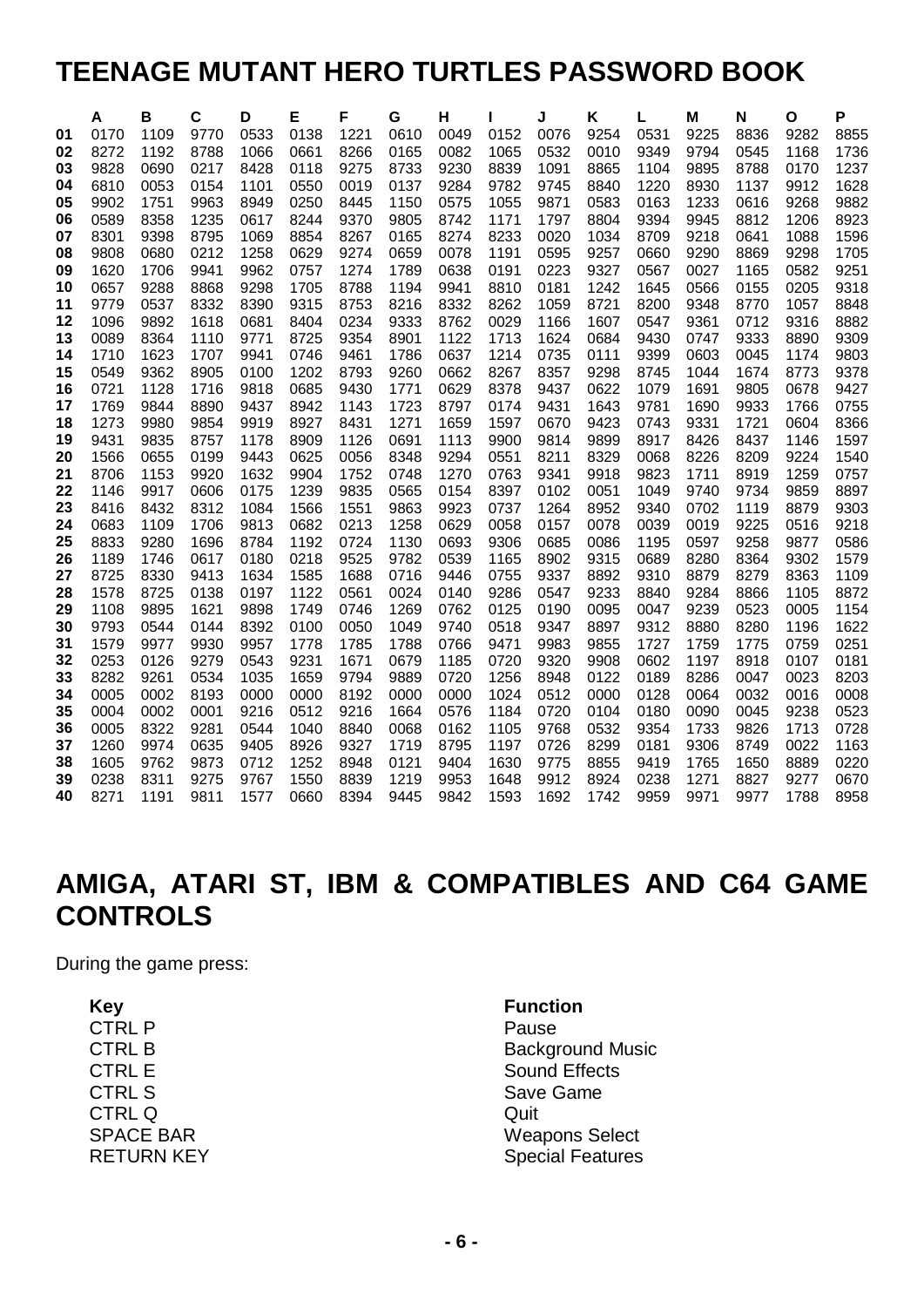**JOYSTICK CONTROLS:** Joystick moves the turtle hero in four directions:



| ATARI ST            |                 | Insert joystick in Port 1 |
|---------------------|-----------------|---------------------------|
| AMIGA               |                 | Insert joystick in Port 2 |
| <b>COMMODORE 64</b> | $\qquad \qquad$ | Insert joystick in Port 2 |

## **SPECTRUM & AMSTRAD CONTROLS**

| <b>SPECTRUM</b> | - | See game control panel |
|-----------------|---|------------------------|
| <b>AMSTRAD</b>  | _ | See game control panel |

## **SPECTRUM & AMSTRAD CPC KEYBOARD DEFAULT SETTINGS**

| Q       | Jp                  | A |                         | Down                  |
|---------|---------------------|---|-------------------------|-----------------------|
| $\circ$ | Left                |   |                         | Right                 |
| S       | Select Weapon       | н |                         | Pause                 |
|         | <b>SPACE</b>        |   | Fire                    |                       |
|         | <b>SHIFT</b>        |   |                         | Enter the Party Wagon |
|         | <b>ENTER/RETURN</b> |   | <b>Special Features</b> |                       |
|         | QUIT                |   | Press H then Q          |                       |

#### **ATTACK CONTROLS**



Joystick Fire Button. Press and quickly release to fire active weapon. To jump, press and momentarily hold the Fire Button down.

#### **TO SWIM**

Use the joystick to manoeuvre underwater. To increase your swimming speed, press the joystick Fire Button / Space Bar rapidly.

## **TO PARTY DOWN IN THE PARTY WAGON**

To enter the Party Wagon, stand next to it and press the ENTER/SHIFT/TAB key. Once inside, use the joystick to cruise around. Press the SPACE BAR to toggle between Anti-Foot Clan Missiles and the Vulcan Cannon. Press the joystick Fire Button to launch these weapons. To exit the Party Wagon, press the ENTER/SHIFT/TAB key.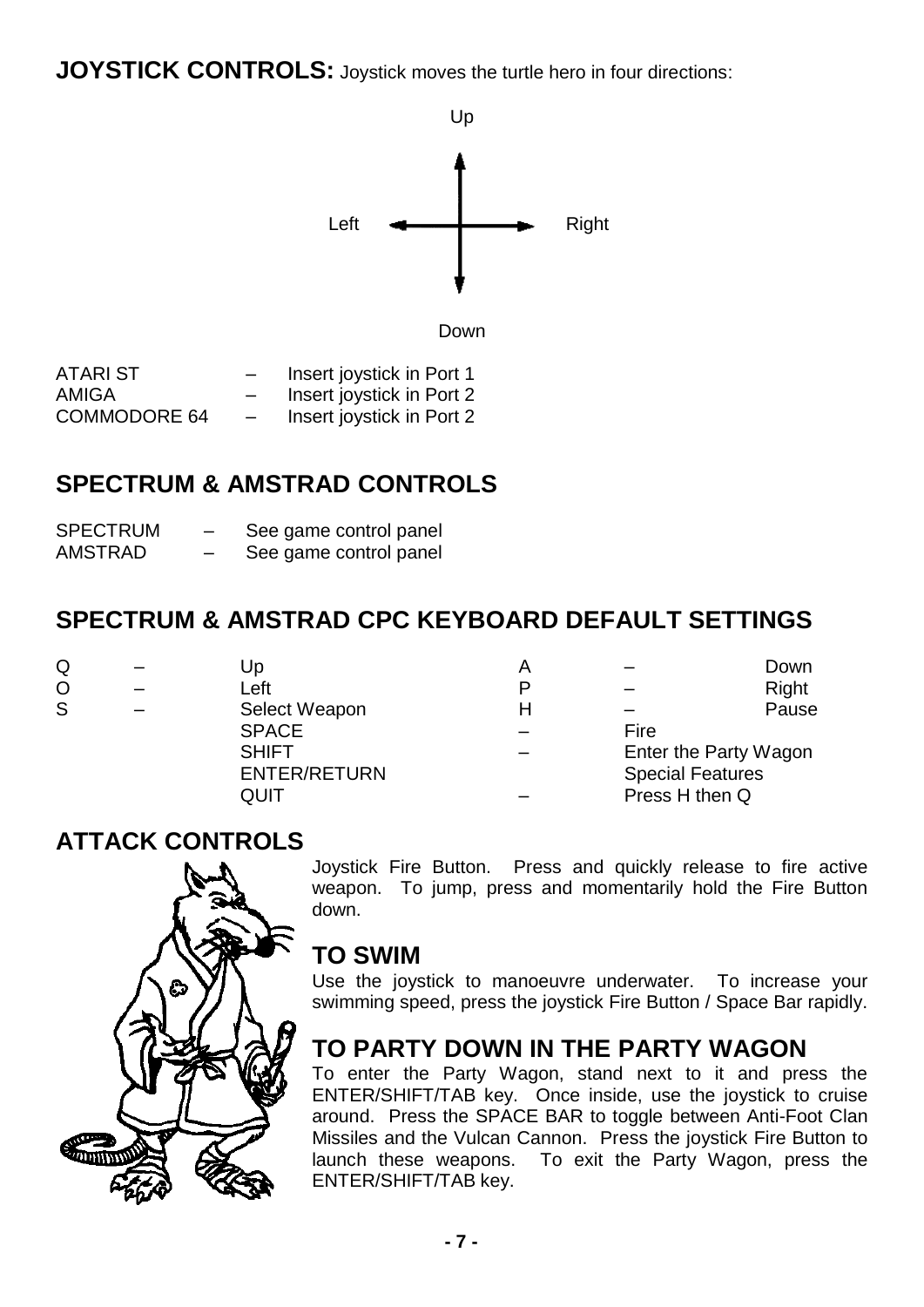# **SPLINTER'S MULTI-PURPOSE INFORMATION SCREEN**

The first screen that will appear is the Information (AKA: INFO) Screen. From the Info Screen you'll also choose the turtle you wish to guide. Move the joystick Up or Down to select a turtle, then press the joystick Fire Button to lock in your identity.

During play you can return to the Info Screen by pressing the RETURN Key. This is crucial to remember since you'll gain important advantages by matching each turtle's strengths with those of the various enemies.

#### **Area Map**

Displays diagram of the level you're exploring. Your location is highlighted by a flashing white dot. Red Grid Squares indicate areas where the turtles can move through. White Grid Squares clue you in on underground passages and buildings.

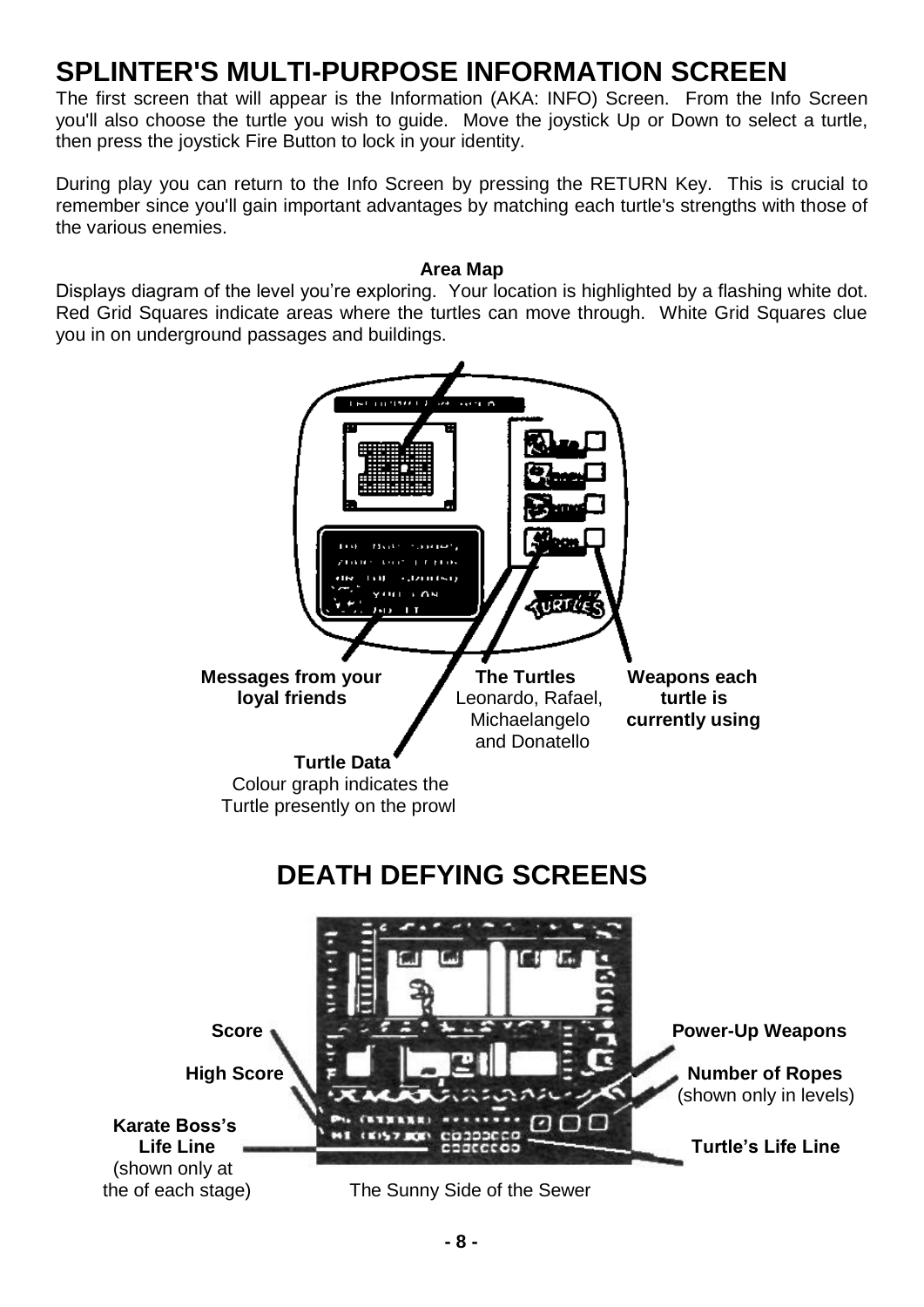

The Criminally Polluted Hudson River

# **PIZZA AND OTHER LIFE SUSTAINING GOODIES**



**The Party Wagon**



**Boomerang** If you catch the boomerang on its return, you can use it again and again



**Mr. Invincibility** Locate one of these and you'll find yourself indestructible for a limited period of time



**Whole Pizza** Totally revitalises your turtle



**Half Pizza** Returns a portion of your prowess



**Slice O'Pizza** Restores a slice of life



**Anti-Foot Clan Missile** Perfect for demolishing enemy barricades in Level 3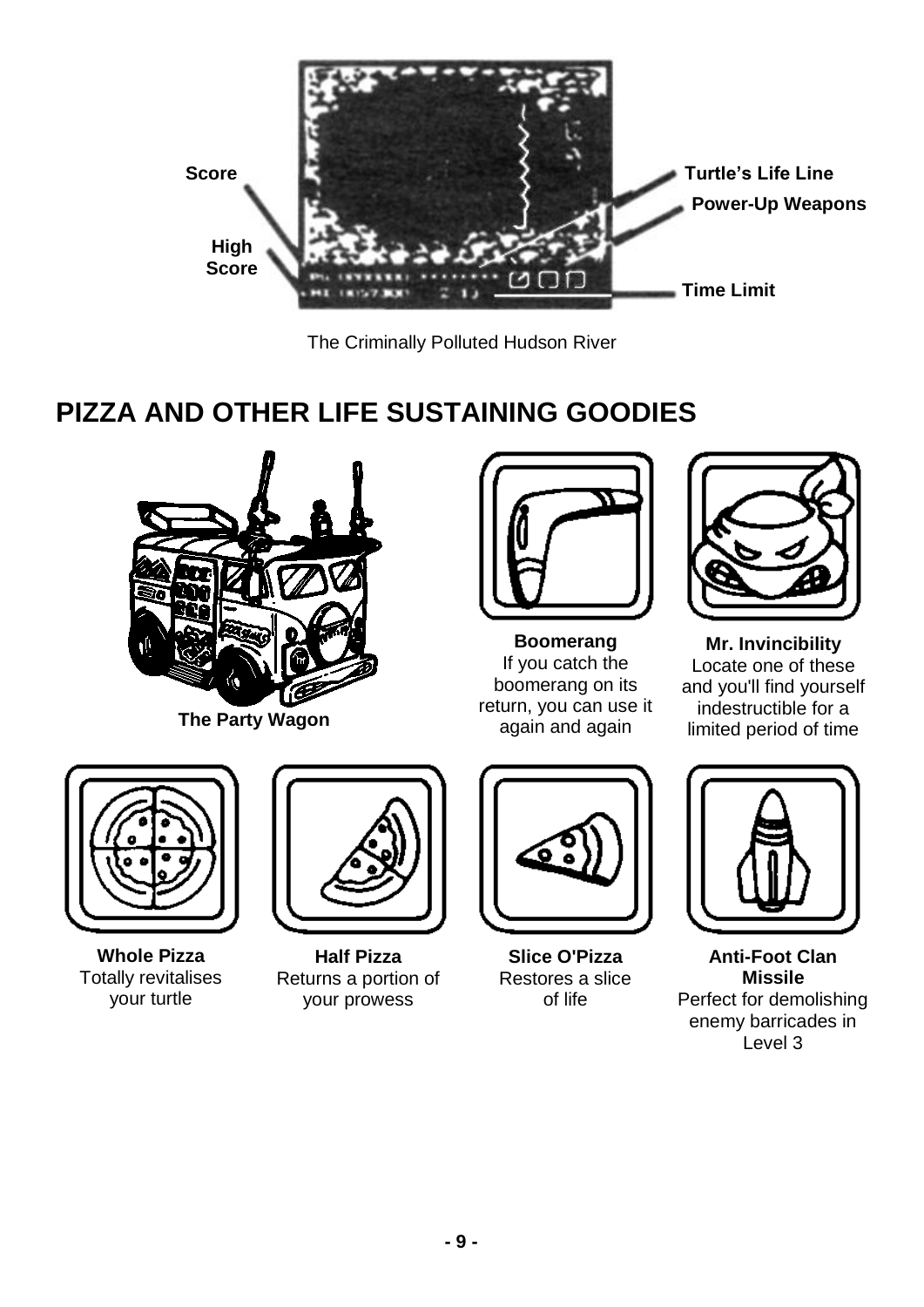







**The Rope** Use in Levels 3 & 4 to leap from building to building

**Kiai** When thrown, it travels in a straight line, decimating enemies in its path

**Single Shuriken** Hurl these gruesome weapons one by one

**Triple Shuriken** Toss in trios

# **THE TURTLES (NOT TO BE CONFUSED WITH THE BEATLES!)**

The fab four of Karatedom await your beck and call. These jammin' dudes, stars of stage, screen and comic books, are pumped full of pizza power. Each has a different skill and a unique personality. You must decide when is the best time to control each turtle.

Return to the Info Screen to switch turtles from situation to situation. Remember: these Samurai sidekicks are only as gifted in the ancient art of warfare as you.



**LEONARDO™** Leonardo's primary weapon is the hairsplitting Katana Blade. He's most effective when attacking sewer enemies, especially ones that lurk.



**RAFAEL™** The needle-tipped Sai is Raphael's preferred attack tool. The speed and grace of his strikes are what he prides himself on.



**MICHAELANGELO™**

Compared to his comrades, Michaelangelo's power is only average. However, enemies around his feet usually fall prey to his Nunchukus onslaught. His courage will also amaze you.



**DONATELLO™** The dreaded Bo (not to be confused with everyone's favourite Halfback / Left Fielder) is Donatello's form of amusement. Don't be fooled by the fact that it looks like a simple stick, because this baby can take out enemies from both above and below.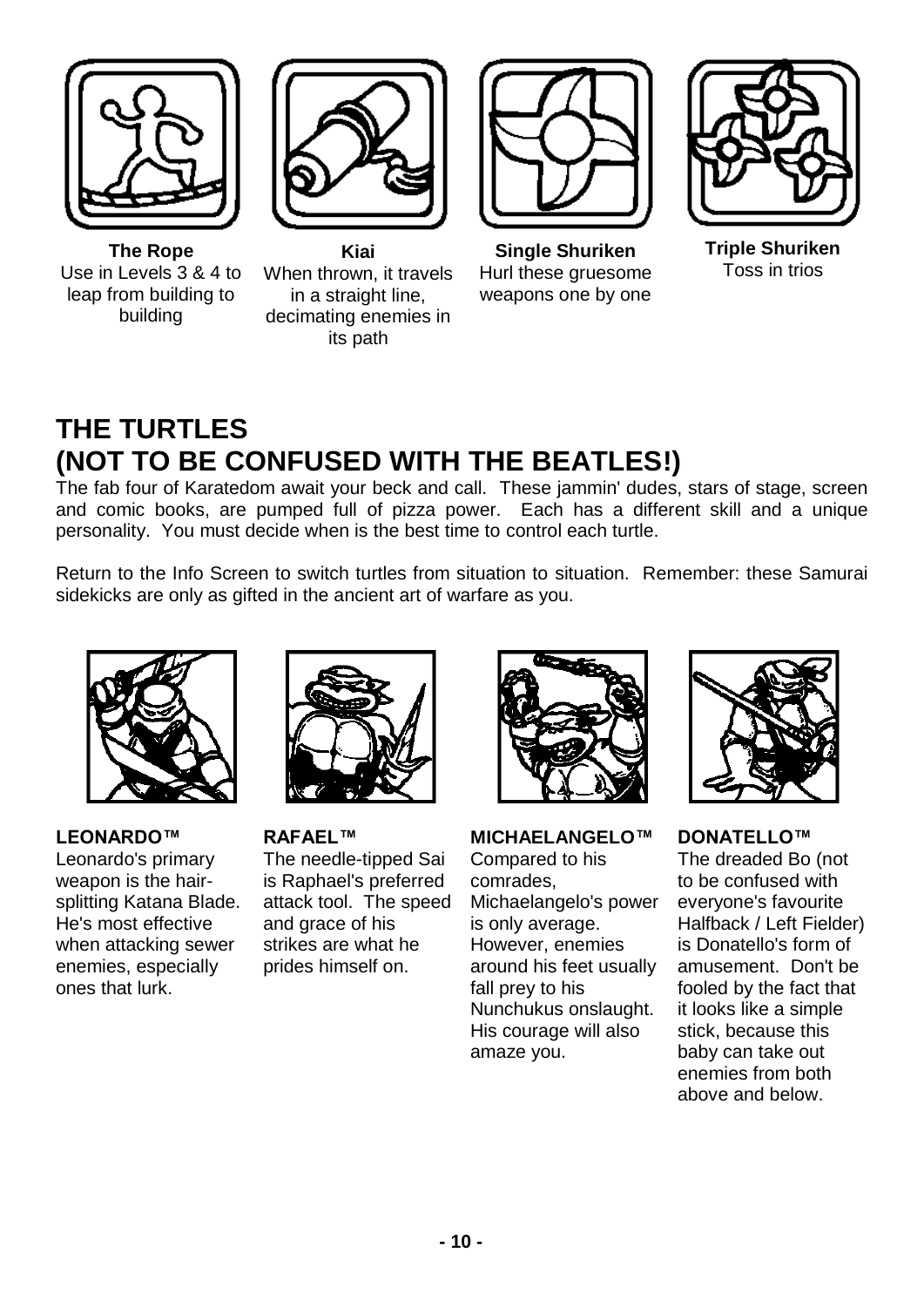

## **PLEASE DO NOT MAKE ILLEGAL COPIES OF THIS SOFTWARE**

The software you are using was produced through the efforts of many people: designers, artists, programmers, distributors, retailers and other workers.

The costs of developing this and other software programs are recovered through software sales. The unauthorized duplication of personal computer software raises the cost to all legitimate users.

This software is protected by copyright law. Copying software for any reason than to make a backup is a violation of law. Individuals who make unauthorized copies of software may be subject to civil and criminal penalties.